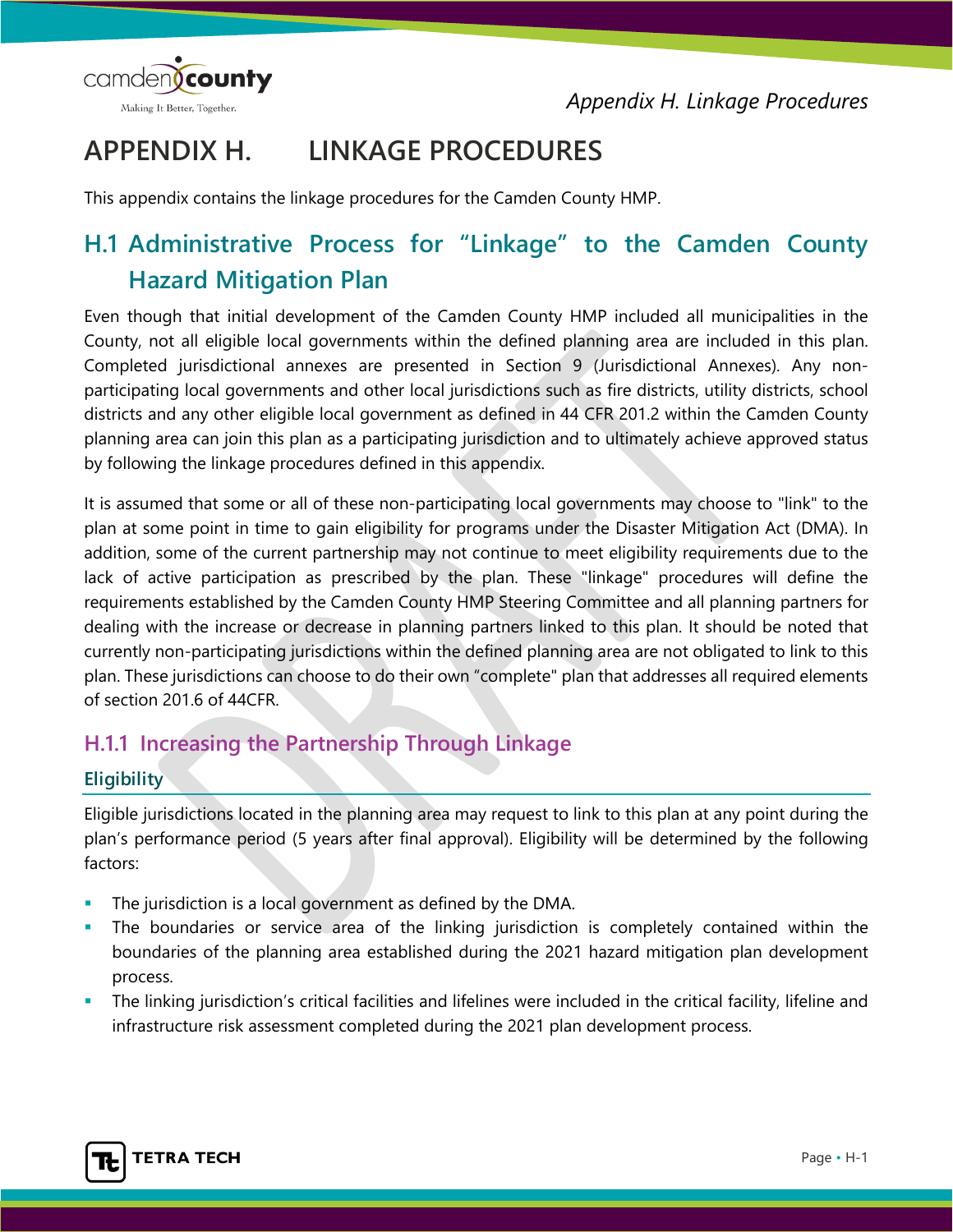

#### **Requirements**

It is expected that linking jurisdictions will complete the requirements outlined below and submit their completed template to the Hazard Mitigation Planning Coordinator - Camden County Office of Emergency Management - for review within six months of beginning the linkage process:

- 1. The Camden County HMP Steering Committee has established an annual window for which linkage to the plan can occur; May through October each year to ensure linking is completed before the annual FEMA HMA grant season begins. Linking jurisdictions are instructed to complete the following procedures during this time frame.
- 2. The current non-participating jurisdiction contacts the Camden County Hazard Mitigation Planning Coordinator for the plan and requests a "Linkage Package" by April of each year, to be completed by October as noted above. The Camden County Hazard Mitigation Planning Coordinator is:

Jessica R. Stokes Camden County Office of Emergency Management Email: [Jessica.Stokes@camdencodps.org](mailto:Jessica.Stokes@camdencodps.org) Office: (856) 783-4808 Ext. 5427

The Camden County HMP Coordinator will provide a linkage package that includes:

- Copy of Volume 1 and 2 of the plan (thumb drive).
- **Planning Partner's Expectations Sheet.**
- A Sample "Letter of Intent" to Link to the HMP.
- **A Jurisdictional Template and Instructions.**
- **Catalog of Hazard Mitigation Alternatives or the Mitigation Catalog.**
- A copy of Section 201.6 of Chapter 44, the Code of Federal Regulations (44CFR), which defines the federal requirements for a local hazard mitigation plan.
- 3. The new jurisdiction will be required to review both volumes of the plan which includes the following key components for the planning area:
	- **The Camden County risk assessment;**
	- **The plan's goals and objectives;**
	- Plan implementation and maintenance procedures;
	- **Catalog of potential mitigation actions; and**
	- **County-wide initiatives.**

Once this review is complete, the jurisdiction will complete its specific jurisdictional annex by following the template and its instructions for completion provided by the Camden County HMP Coordinator. Technical assistance can be provided upon request by completing the request for technical assistance (TA) form provided in the linkage package. This TA may be provided by the

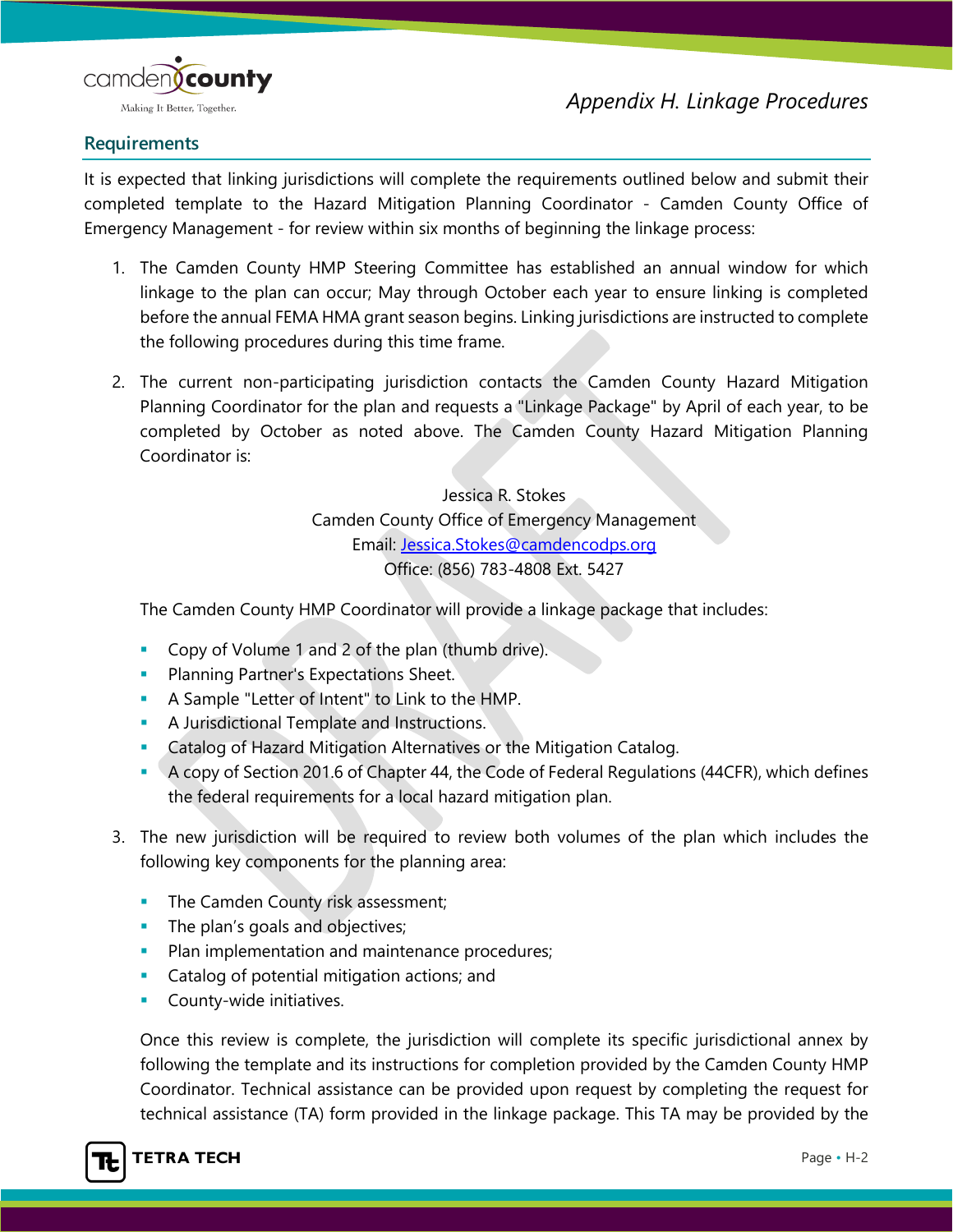

## *Appendix H. Linkage Procedures*

Camden County HMP Coordinator or any other resource within the Planning Partnership such as a member of the HMP Steering Committee or a currently participating jurisdiction. The Camden County HMP Coordinator will determine who will provide the TA and the possible level of TA based on resources available at the time of the request.

4. The new jurisdiction will also be required to develop a public involvement strategy that ensures their public's ability to participate in the plan development process. At a minimum, the new jurisdiction must make an attempt to solicit public opinion on hazard mitigation at the onset of this linkage process and a minimum of one public meeting to present their draft jurisdiction specific annex for comment, prior to adoption by the governing body. The Planning Partnership will have available resources to aid in the public involvement strategy such as the HMP website. However, it will be the new jurisdiction's responsibility to implement and document this strategy for incorporation into their annex.

It should be noted that the Jurisdictional Annex templates do not include a section for the description of the public process. This is because the original partnership was covered under a uniform public involvement strategy that covered the operational area that is described in Volume 1 of the plan. Since the new partner was not addressed by that strategy, they will have to initiate a new strategy, and add a description of that strategy to their annex. For consistency, new partners are encouraged to follow the public involvement format utilized by the initial planning effort as described in Volume 1 of the plan.

- 5. Once their public involvement strategy is completed and they have completed their template, the new jurisdiction will submit the completed package to the Camden County HMP Coordinator for a pre-adoption review to ensure conformance with the plan format.
- 6. The Camden County HMP Coordinator will review for the following:
	- Documentation of public involvement and mitigation action development strategies;
	- Conformance of template entries with guidelines outlined in instructions;
	- Chosen actions are consistent with goals, objectives, and mitigation catalog of Camden County Hazard Mitigation Plan; and
	- **Designated point of contact.**

The Camden County HMP Coordinator may utilize members of the HMP Planning Partnership or other resources to complete this review. All proposed linked annexes will be submitted to the HMP Planning Committee for their review and comment prior to submittal to the New Jersey Office of Emergency Management – Mitigation Unit (NJOEM).

7. Plans approved and accepted by the HMP Planning Partnership will then be forwarded to NJOEM for review with cover letter stating the forwarded plan meets local approved plan standards and whether the plan is submitted with local adoption or for criteria met/plan not adopted review.